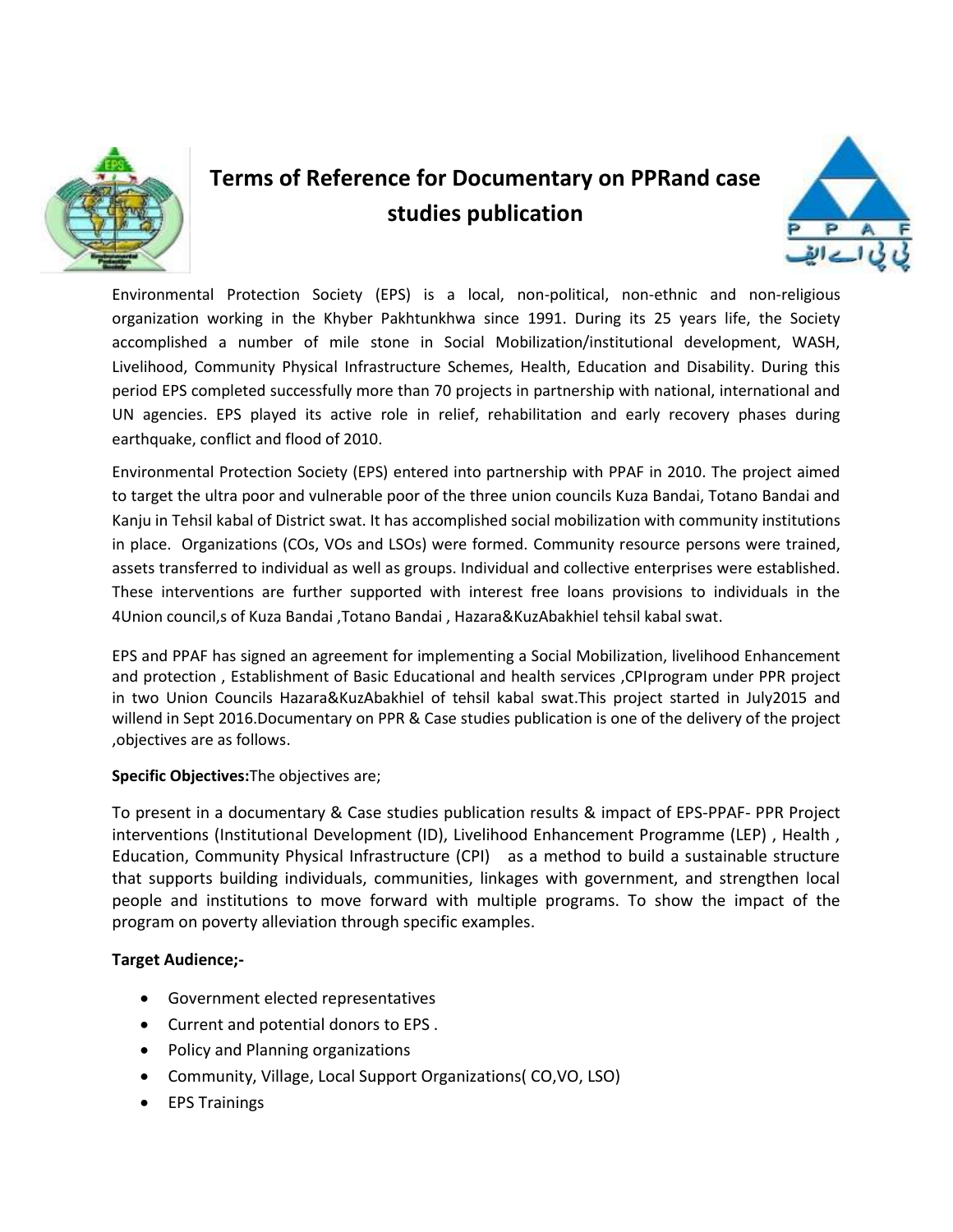- Media
- **•** International Audiences.

## **Process**

The process will consist of footage, Videos from Province KPK to show the diversity of cultures, rural and urban, and multiple programs. People from the community level will speak vs. using EPS officials. The EPS key person's interviews will also be included as the vision and to create a powerful message. EPS has many projects but a few will be selected to illustrate how the method can be used in different social issues such as ID, health, education, development, empowerment of women etc. to create impact on their lives. Charts and facts will be illustrated and animated as appropriate to the topic.local Music will be used to build impact and flow.

## **Language**

The spoken voices of the people at the community level will be in their local language or whatever language they are comfortable with to express themselves about the programs. The Documentary voiceovers will be in English and Urdu/pushto. The transcription of any spoken sections will be in English. The transcription will be dubbed in English if required. A shorter version of 10 minutes will be created to show the highlights.

## **Thematic areas**

The following thematic areas will be covered through documentaries on PPR and case studies, success stories publication, by focusing on CO,VO& LSOs role in achieving overall objective.

- LSO and organizational governance and management.
- CO/VO/LSO roles, rights & responsibilities.
- Community/Village/Local support Organization, Community and improving access to quality education
- Community/Village/Local support Organization, Community LSO and improving Health.
- Community/Village/Local support Organization and disaster risk reduction through CPI schemes.
- Women led Community/ Village Organization & Women Rights.
- Community/Village/Local support Organization and Peace & Inter Provincial harmony
- Community/Village/Local support Organizationand livelihood improvement through assets transfer & skill enhancement to the poorest.
- Community/Village/Local support Organization Training.
- Capacity building of staff working at PPR.

## **Scope of work:**

EPS intends to engage individual, consultant/firms to develop Documentary & case study publications in the two UC, s KuzAbakhel&Hazara of Tehsil Kabal Swat.

This scope of work has 2 Documentary & case studies publication in the 2 UC,s ( Kuzabakhiel&Hazara ) of Tehsil kabal swat.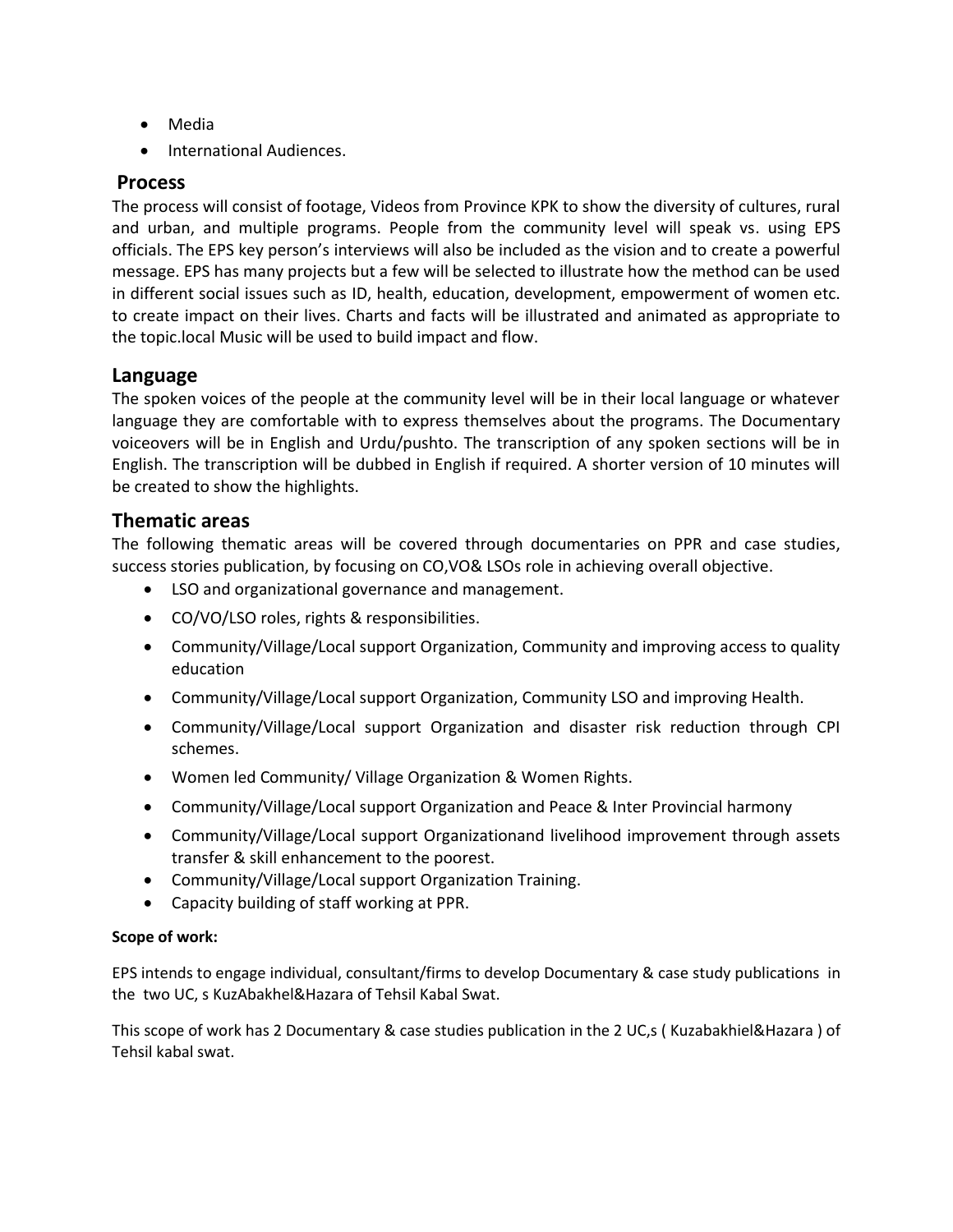A full detailed timeline will be created in the initial stage upon signing the contract/agreement. The following is a tentative timeline that will be confirmed in the initial days of the planning meetings:

| Week 1                | Contracting                                                                    |
|-----------------------|--------------------------------------------------------------------------------|
|                       | Meetings to develop concept, structure and draft script<br>$\bullet$           |
|                       | Planning locations, stories and people to interview                            |
|                       | Timing for location shoots & Shooting at location UC Kuzabakhiel& Hazara of    |
|                       | Tehsil kabal swat.                                                             |
|                       | Shortlist materials to review                                                  |
| Week 2                | Review with EPS of Rough cut and any final changes. (on English,               |
|                       | Urdu/Pushto Version).                                                          |
| <b>Week 3 &amp; 4</b> | Post production;                                                               |
|                       | Shot selection;                                                                |
|                       | Editing.                                                                       |
|                       | Case studies publication.                                                      |
|                       | Rough voiceover on documentary;<br>$\bullet$                                   |
|                       | Music selection                                                                |
|                       | Rough cut for review with EPS. Comments and changes on shots etc.<br>$\bullet$ |
|                       | Changes based on review of Rough cut (If Required)<br>$\bullet$                |
| <b>Week 5,6</b>       | Finalization of English 20 min Documentary.<br>$\bullet$                       |
|                       | Rough cut of Urdu Versions.                                                    |
|                       | Changes to finalize any Voiceover changes<br>٠                                 |
|                       | Preparation & Finalize of Documentry.                                          |
|                       | Finalization of Urdu 20 min Documentary                                        |

## **Qualification for individual Applicant or Firm.**

Key individuals assigned the task should meet the following requirements and qualification:

- The individual / Consultant should have professional qualification in the subject and minimum 5 years' experience in producing documentary , case studies publication or TV programs, relating to the social and economic matters.
- Experience of writing of scripts with voiceovers.
- Only individual / Consultant can apply for this assignment, proposals form firms/companies and production houses will not be considered.
- Individual/ Consultant should have the team members for all the technical work like shooting, editing, audio, mixing, voiceover, graphics etc.
- Experience in documenting with community development Organizations and/or international organizations.
- Excellent planning and organizational skills.
- Excellent ability to meet deadlines.
- List of equipment owned.
- Capacity to arrange necessary logistic material for shooting on sites.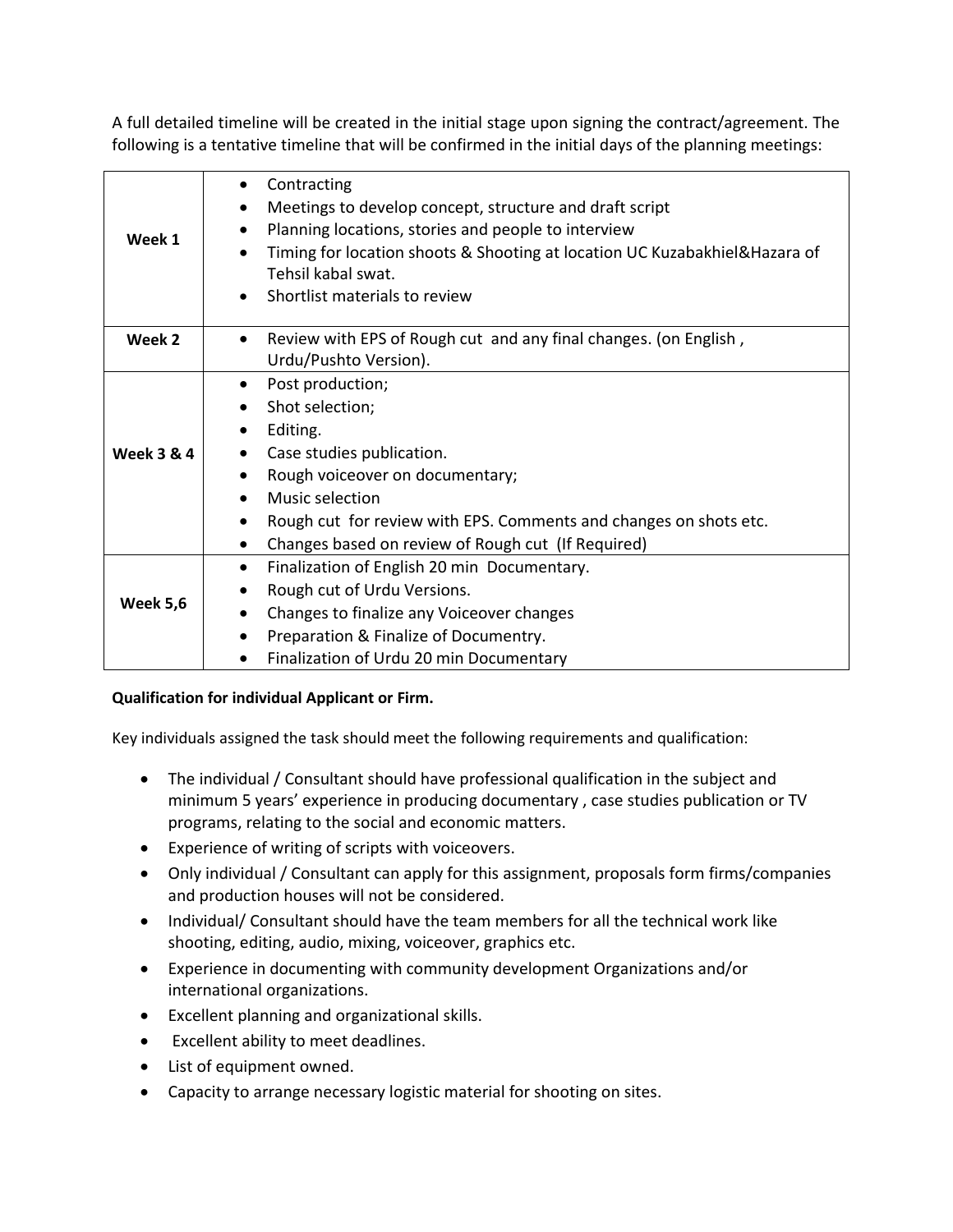# **Ownership/Copy Right**

- The edited documentary, Case studies publication as well as all footage filmed for this assignment is the sole property of the EPS.
- All information pertaining to this assignment (documentary, audio, digital, project documents etc.) belong to EPS, who the Individual /consultant may come into contact with in the performance of his/her duties under this assignment shall remain the property of EPS who shall have exclusive rights over their use. Except for purpose of this assignment, the information shall not be disclosed to the public nor used in whatever without written permission of EPS in line with the national and international copyright Laws applicable.
- The individual/consultant will not use or reproduce the contents related documents/material with the written prior permission of EPS.
- The consultant name and logo shall be acknowledged in the closing credit.
- Minimum Master level qualification in case of individual,Applicant .

# **EPS Responsibilities:**

These responsibilities are directly tied to the timeline and delivery.

- Participation in the structure of documentary, Case studies and the script development
- Providing all written and printed materials to help develop the script
- Input and feedback in the script and approval of final script
- Scheduling the visits.
- Identification and accessibility to all individuals to be included in the Documentary & Case studies.
- Provision of managers or facilitators for identification and assistance with interviewees at the designated field locations or at EPS facilities
- Providing the time schedule for the Interview for personal to be included in the **Documentary**
- Transportation to shooting places, arranging vehicle, driver and fuel.

## **Principles**

- Working in close collaboration with EPS from the planning stage to ensure that messages are well understood by intended audience.
- The documentary has to be based on interviews with major stakeholders in programme implementation: beneficiaries including, implementing and co-operating partners, and EPS.
- The documentary will be produced in line with EPS corporate standards and other operational documents.

# **Evaluation of proposals**

Evaluation of proposal will be on the basis of qualification/experience and financial/timeline.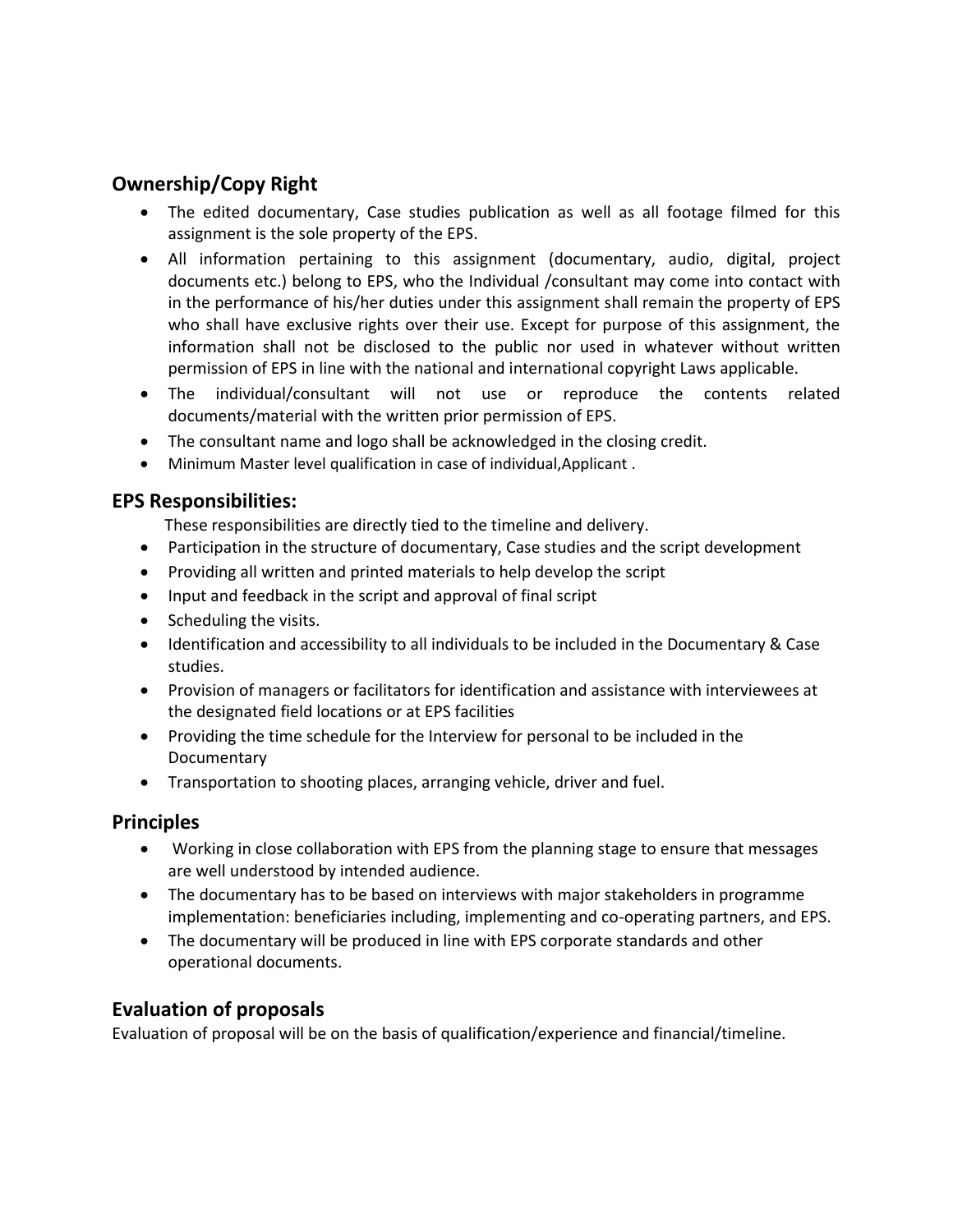# **Technical & Financial Proposal**

Technical & financial proposal should be submitted in separate envelops and then finally sealed in one envelop.

Technical proposal should have the individual/consultant experience, team experience, detailed CVs, list of equipment, previously completed project details, detailed planning, appreciation letter.

## **Deliverables:**

- Development of script, voiceover& transcript with the help of EPS team and material provided.
- Develop and produce the documentary to the highest standard of quality in terms of research, narration, script, shooting, post-production and final cut presentation.
- Provide a final product compatible to broadcast quality and/or other standard multimedia.
- Local Music score or soundtrack used in the production of the documentary should be legal to air.

## **Other conditions:**

 All travel expenditure/arrangements should be covered in the total cost of consultancy, the consultant/ firm will carry full responsibility for all those arrangements.

## **Medium of Activity:**

Mix of English, Urdu will be acceptable.

## **Duration of contract;**

 EPS intends to engage individual, consultant/firms to develop 2 Documentary & case study publications in the two UC, s KuzAbakhel&Hazara of Tehsil Kabal Swat.

## **Source of Funds (SOF)**

PPAF has provided the financial support to EPS for the trainings.

## **Payment schedule;**

Payment will be made in two installments,

- 1st installment will be paid at the end of the activity.
- 2nd and final installment will be made on submission of activity.

## **Selection process;**

The consultant/firm shall send theiragenda along his /her CV/profile and financial proposal through email to

**HRDO PPR Project Environmental Protection Society (EPS) DarbarSaidu Sharif, Swat, Khyber Pakhtunkhwa.**